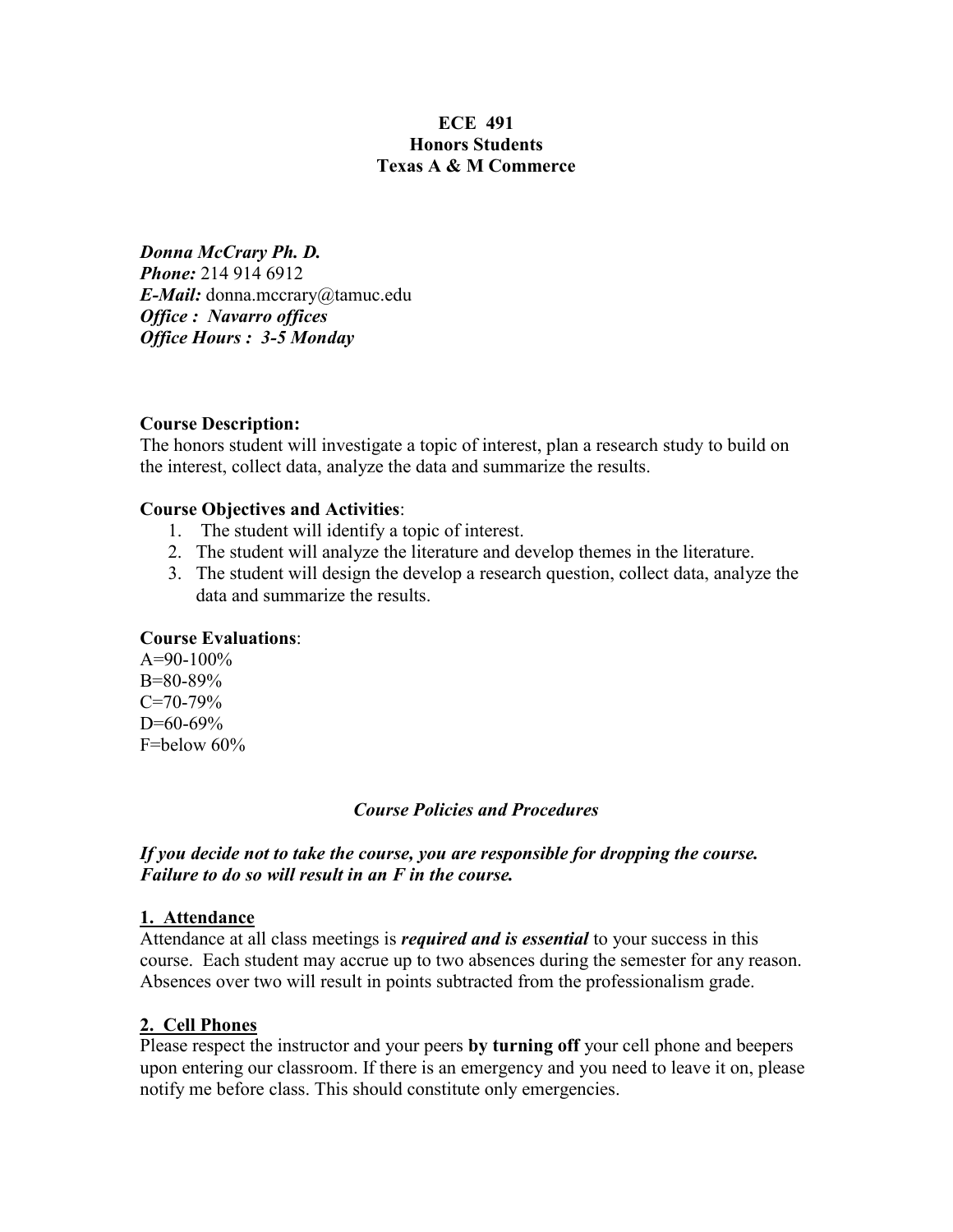## **3. Assignment Due Dates**

## **All assignments are due by 12 midnight on the day they are due. Assignments that arrive past the due date will result in a 2 point reduction for each day they are late.**

## **4. Written Assignments**

**All assignments** must be typed, double space, in legible (preferably times roman or comic sans) 12 pt font. College level writing is expected. If you feel insecure about your writing abilities you may want to seek assistance from the writing lab in the department of literature and languages. They will not assist with spelling. Please make sure someone proofs your paper. Excessive grammar, spelling and vocabulary errors will result in a lower grade. You should demonstrate mastery of organizing, structure and editing.

## **5. Plagiarism of writings**

Plagiarism will result in a grade of F for the assignment and possibly the course. Further infractions could result in dismissal from the teacher education program. Plagiarism consists of copying directly from a source without properly citing the source. It is also using someone else's work and claiming it as your own. Please cite your references in APA format. See handout for examples.

#### Students with Disabilities-- ADA Statement

The Americans with Disabilities Act (ADA) is a federal anti-discrimination statute that provides comprehensive civil rights protection for persons with disabilities. Among other things, this legislation requires that all students with disabilities be guaranteed a learning environment that provides for reasonable accommodation of their disabilities. If you have a disability requiring an accommodation, please contact:

#### **Office of Student Disability Resources and Services**

Texas A&M University-Commerce Velma K. Waters Library Rm 162 Phone (903) 886-5150 or (903) 886-5835 Fax (903) 468-8148 Email: [studentdisabilityservices@tamuc.edu](mailto:studentdisabilityservices@tamuc.edu) Website: [Office of Student Disability Resources and Services](http://www.tamuc.edu/campusLife/campusServices/studentDisabilityResourcesAndServices/)

<http://www.tamuc.edu/campusLife/campusServices/studentDisabilityResourcesAndServices/>

#### **Nondiscrimination Notice**

Texas A&M University-Commerce will comply in the classroom, and in online courses, with all federal and state laws prohibiting discrimination and related retaliation on the basis of race, color, religion, sex, national origin, disability, age, genetic information or veteran status. Further, an environment free from discrimination on the basis of sexual orientation, gender identity, or gender expression will be maintained. Campus Concealed Carry Statement

Texas Senate Bill - 11 (Government Code 411.2031, et al.) authorizes the carrying of a concealed handgun in Texas A&M University-Commerce buildings only by persons who have been issued and are in possession of a Texas License to Carry a Handgun. Qualified law enforcement officers or those who are otherwise authorized to carry a concealed handgun in the State of Texas are also permitted to do so. Pursuant to Penal Code (PC) 46.035 and A&M-Commerce Rule 34.06.02.R1, license holders may not carry a concealed handgun in restricted locations.